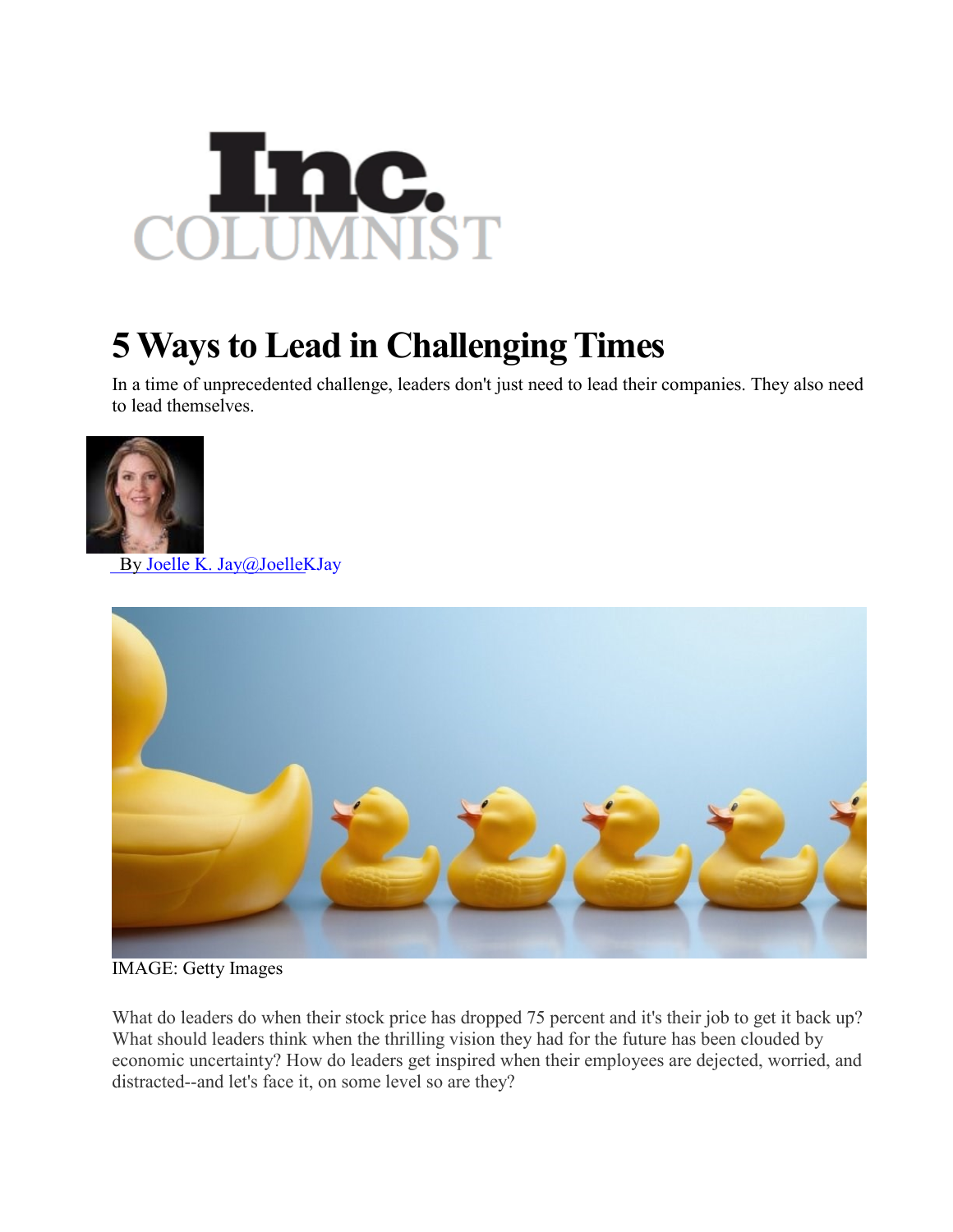Wait--don't answer that. You can't.

Because no matter how much you know about leadership, regardless of what the research says or what best practice implies, there's only one way to find the right answers to these questions. Leaders need to find them for themselves.

In a time of unprecedented challenge, leaders don't just need to lead their companies. They also need to lead themselves. They need strategies for improving their effectiveness while sustaining a sense of professional well-being. Every one of us has an internal source of strength and stability. Without care and consideration these renewable resources are seriously at risk.

In order to survive and thrive, leaders can't just go about business as usual. Business isn't "usual" anymore. It's undergoing a seismic shift. Leaders need to get their footing in a shaky reality and learn to embrace the possibilities ahead.

So how does a leader actually practice personal leadership? What do they need to do? It looks like this:

**Take time to think**. Leaders need to step out of the daily rush and think about what they're doing and why. Doing so, they will find the clarity and focus they need to get back into the action in the most effective way.

**Look inside**. Instead of being driven by the demanding urgencies, leaders can discover their inner resources--their strengths, their values, and their aspirations. Take for example, the leadership practice of visioning. Visioning is so vital that it is practically the prerequisite Chapter One in any book on the subject of leadership. Leaders of all kinds must have a clear vision to succeed. They need to know where their organization is going and why, and they need to communicate that vision clearly at all levels inside the organization and out.

But on a more personal level, leaders must also have a vision *for themselves.* At the level of the leader, visioning becomes something different than that longstanding vision that has to stand the test of time. It becomes something more fluid, more intuitive, and more flexible. It is a vision that changes as they change, but with consistent themes over time. The goal is not for a leader to establish one clear and permanent vision but to learn the skill of getting clarity about their vision again and again. For example, take an operations executive in a global medical equipment firm who had gotten overwhelmed by the pace of change in his company, which was growing exponentially, and his personal life, in which he was supporting aging parents. He had begun to be plagued with the big existential questions, like, "What am I doing?" and "What's it all for?" By using visioning techniques as a way of finding clarity, he was able to discern what he wanted for himself as a leader, a son, an aspirational executive, and a person. As his circumstances continued to change, he learned to reconnect with clarity about his own personal vision--one that helped him to both be a better leader and lead a better life.

**Rethink time and teams**. The efficiencies of personal leadership come from a paradigm of abundance. Leaders need to recognize the wealth of resources available to them when they maximize their time and use the supportive people in their lives to help them achieve.

**Work with a coach or mentor.** Personal leadership is supported by a partner who can pose thoughtful questions, make observations, and help leaders learn to see new possibilities.